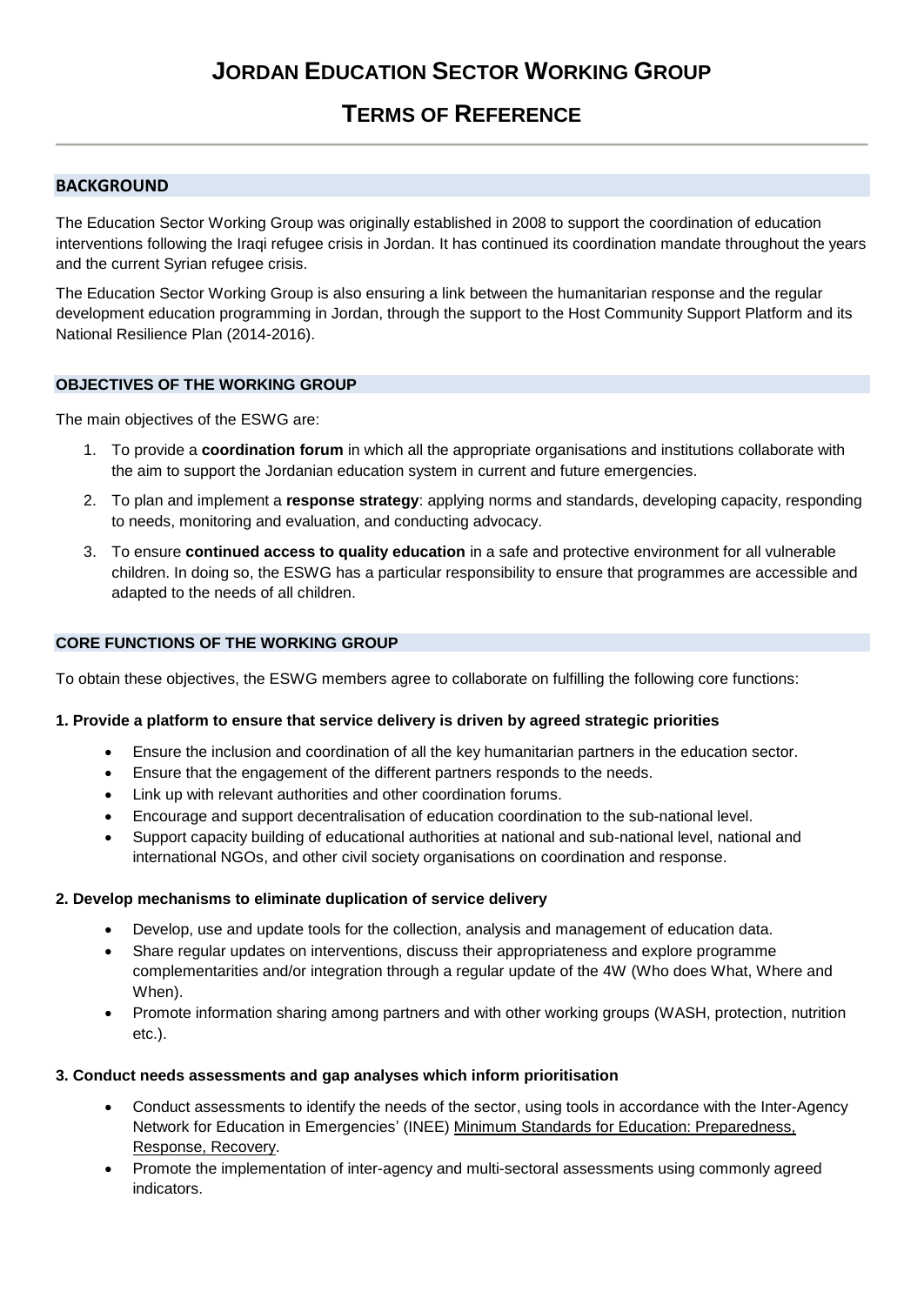- Support capacity building of educational authorities at national and sub-national level, national and international NGOs and other civil society organisations on needs assessment.
- Conduct gap analyses to determine the gaps in geographic coverage and the priority education interventions that require additional assistance.
- Coordinate a joint analysis of needs assessments and gap analyses to support response planning and prioritisation in the short and medium term.

# **4. Develop sectoral plans in support of the realisation of the humanitarian priorities in the country**

- Develop and regularly update a common strategic plan to respond to the identified needs and to fill the identified gaps.
- Ensure that the immediate response strategy fits with the existing longer term vision.
- Collaborate with other sectors against strategic objectives and address cross-cutting issues.
- Include the development of a transition and recovery strategy which includes capacity building of national counterparts and development partners where needed (NRP).

## **5. Application and adherence to standards and guidelines**

- Ensure that the members of the ESWG are informed about national policies, norms and engagements related to education.
- Support the application of internationally recognised education sector norms, especially the INEE [Minimum](http://toolkit.ineesite.org/toolkit/INEEcms/uploads/1012/INEE_GuideBook_EN_2012%20LoRes.pdf)  [Standards for Education: Preparedness, Response, Recovery.](http://toolkit.ineesite.org/toolkit/INEEcms/uploads/1012/INEE_GuideBook_EN_2012%20LoRes.pdf)
- Promote best practices in programme planning, implementation, monitoring and evaluation.

## **6. Funding**

- Determine funding requirements with partners.
- Allocate funding under jointly agreed criteria and prioritisation.
- Provide technical review of project proposals when requested.
- Track the status of funding requests and share this information with relevant partners.

## **7. Advocacy**

- Develop and implement a common advocacy strategy for the problems faced in education.
- Contribute to resource mobilisation (financial and capacity) to support educational priorities.
- Advocate for the integration of education in all humanitarian activities.
- Advocate for the active participation of the government at national and sub-national level, particularly the Ministry of Education, in addition to communities, religious groups, children and youth, women and vulnerable groups in education activities.

## **8. Monitoring and reporting of the Working Group strategy**

- Monitor the ESWG strategy using tools in accordance with agreed minimum standards and common indicators.
- Map progress against the agreed strategic plan and identify corrections when required.
- Produce and share regular reports with all concerned actors on the educational needs and activities.

## **9. Contingency planning and preparedness**

- Embed risk reduction in all the activities of the Education Sector Working Group.
- Contribute to the un-interrupted functioning of the education system by bringing risk reduction into the development agenda in the education sector.
- Contribute to contingency planning at the national and the sub-national level where required.

# **STRUCTURE OF THE WORKING GROUP**

The selection of a co-chair can be regularly reviewed with the objective of periodic rotation.

The Education Sector Working Group will be chaired by UNICEF and SCI in collaboration with the Ministry of Education.